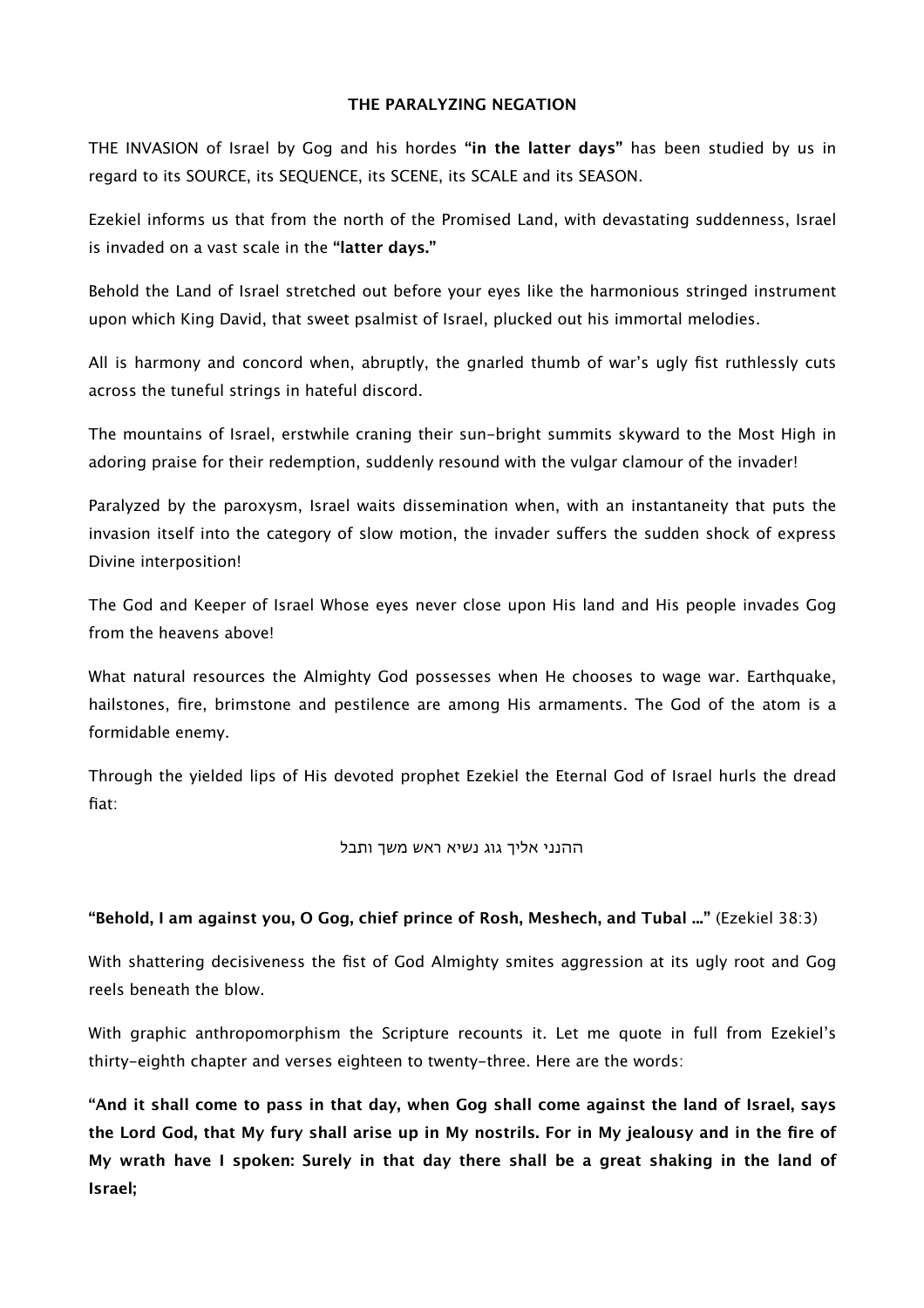"**So that the fishes of the sea, and the fowls of the heaven, and the beasts of the field and all creeping things that creep upon the ground, and all the men that are upon the face of the earth, shall shake at My presence, and the mountains shall be thrown down, and the steep places shall fall, and every wall shall fall to the ground.**

"**And I will call for a sword against him throughout all My mountains, says the Lord God; every man's sword shall be against his brother. And I will plead against him with pestilence and with blood; and I will cause to rain upon him, and upon his bands, and upon the many peoples that are with him, an overflowing shower, and great hailstones, fire, and brimstone.**

"**Thus will I magnify Myself, and sanctify Myself, and I will make Myself known in the eyes of many nations; and they shall know that I am the Lord."** (Ezekiel 38:18-23)

Here is majestic and dreadful language indeed. Unexpectedly, the Divine wrath bursts upon the invader with terrible grandeur.

Gog and his hordes are smitten with a dread an uncontrollable panic; consternation takes over and fearful chaos whirls the intruders into a vortex of mad terror in which an insane frenzy turns the blade of every man's sword against his own brother.

Fear, stark and palpitating, sucks up the aggressors and hurls them against each other in mutual slaughter, bloody and murderous; for fear feels no pity and terror closes the ears of the mind.

How well may we apply the words of Shakespeare to such a scene:

"It is the part of men to fear and tremble When the most mighty gods, by tokens, send Such dreadful heralds to astonish us. (Julius Caesar, Act 1, Scene 3)

Gog's hate proves to be a halter around his own neck to lead him to destruction **"upon the mountains of Israel"** as the blasting fury from the nostrils of an outraged God smites the scene and circumstance with supernatural visitation.

The evil Gog had threatened Israel with a positive necrology, but the God of Israel blast's Gog's purpose with a paralyzing negation.

The lifeless bodies of the smitten invaders strew the ground over wide areas; indeed, the region itself becomes a vast banquet table upon which are scattered, in careless disarrangement, the copious and flaccid fruits of fratricide and judgement.

To this grisly feast Heaven issues a blanket invitation to the ravenous birds of the air and the devouring beasts of the field who cram their bellies with the unexpected ration in gormandizing voracity.

Well do I remember traversing the famous Valley of Jezreel in the land of Israel not so very long ago, when my attention was arrested by the sight of a flock of huge birds of prey quite close to the